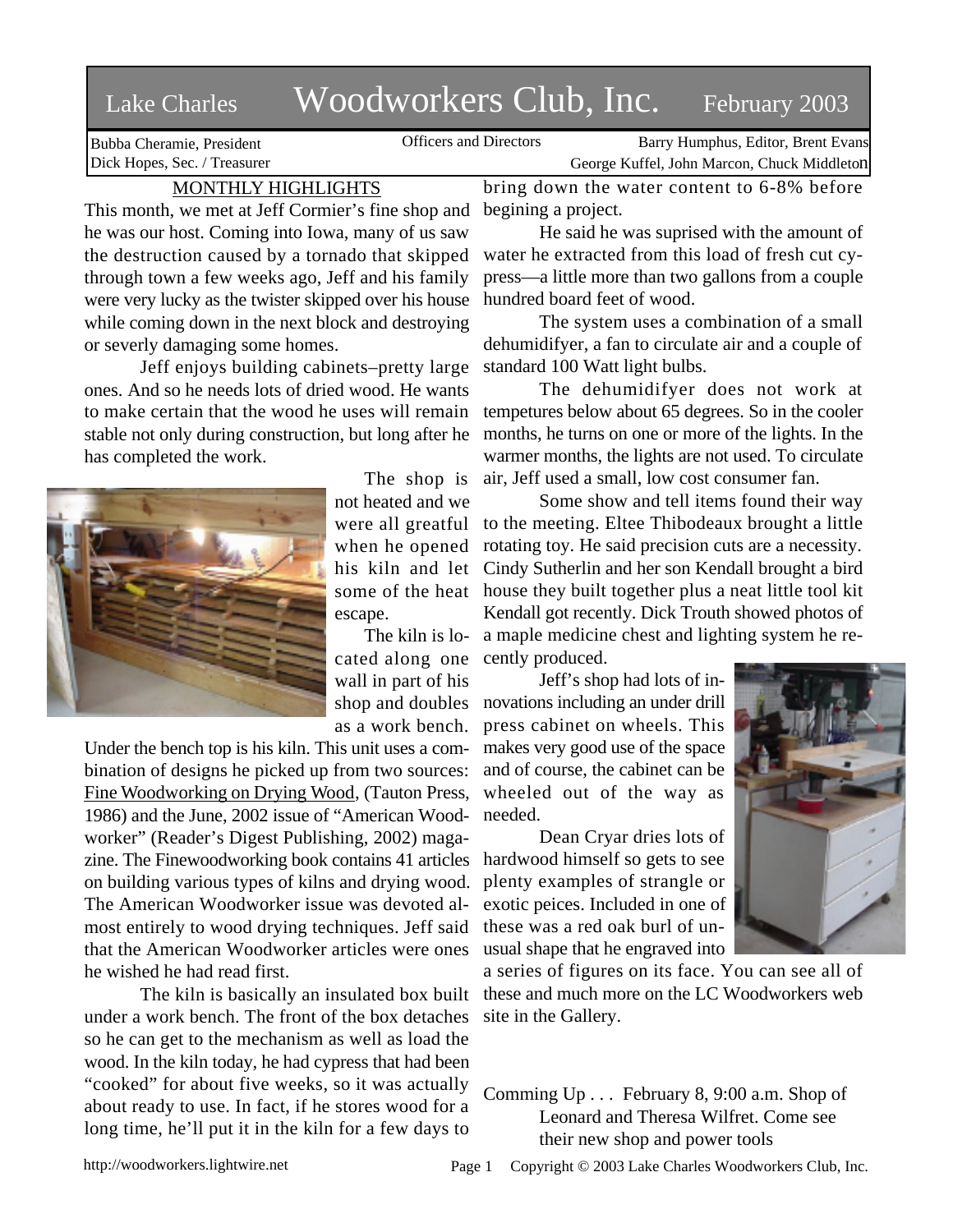#### FINISHING GREEN

While the fun of turning green wood can give you alot of satisfaction, finishing takes time. In fact many of our members who turn, never turn wet wood for several good reasons. First, it can crack as it drys, thus wasting the time spent doing the work. It can also warp, sometimes dramatically and in interesting ways (which may add to the uniqueness of the peice). And there's the finishing — you can't just slap on varnish onto wet wood and expect the results to be something satisfactory.

So why does it crack? What needs to be understood are the characteristics of the material. The tension set up by the end grain drying before the side grain in the walls can cause a bowl to crack. The simple remedy is to slow down the drying of the end grain to about the same rate as that of the side grain. This can be acheived using an oil finish and a controled environment.

An oil finish combined with a few plastic grocery bags is all you need to control drying. Among lots of choices are tung oil, WATCO, boiled linseed oil, olive oil and sunflower oil. The later two are readily available at your local grocer. If you use sunflower or olive oil, never use the same oil container for cooking as the contents can become contaminated. Except for WATCO and boiled lindseed oil, the others take a long time to dry. WATCO and other socalled Danish oils, contain drying agents and will produce a reasonably shiny finish. Also take care to keep any printing on the bag on the outside.

If you use a Danish oil, apply a heavy coat while the bowl is on the lathe and leave it for 15 minutes, then wipe it off, running the lathe and buffing to a shine. Remove the bowl immediately and apply the oil to the chuck ring and place it and seal it in a bag.

For the other oils, start by removing your bowl from the lathe and apply two or three coats of oil, paying close attention to the end grain. The wood's end grain will suck up the oil like a sponge. Then place your bowl in a plastic bag.

Over the next week, open the bag daily and give the work another heavy coat, again, paying attention to the end grain and any dry-looking patches. Reseal the bag after each application. The sealed bag is used to prevent moisture escaping and allowing

the the bowl's tension to be released for the wood's movement to take place. The second movement of the wood (and to prevent cracking), takes place over the following week.

Just poke a hole in the bag after a couple of days. Then increase the size at two day intervals until the hole is about the size of your fist. This works for bowls of up to 14". Larger bowls should stay in the bag an extra week while increasing the size of the hole as above.

All drying in the bag must take place in a moderate tempurature. If its too hot, the bag will sweat or if too cold, the drying will not work. Once removed from the bag, leave the bowl in the same room for another two weeks or so. At the end of the period, it can be moved to a warmer environment to continue drying. Thicker walls will need longe drying time and thinner walls less.

Another suggested way to do this is to use two brown paper bags. Put your work inside two bags and roll them up. every couple of days unroll the bag. This is not as complicated and will likely result in more cracking, but I've not tried this method.

To remove the chucking ring and make the base flat, you can use a belt sander or other sanding machine. On larger bowls, you can use a block plane, but remember for small or large bowls to re-oil the base with the oil you use.

The nice thing about most surface finishes is that they will go over an oil finish. So now is the time to do your final finish with shellack or poly.

Finishing this way is not only cheap, but easy. If followed carefully and patiently, you should be able to produce successful green wood bowls with minimum distortion or cracking. The main thing is to have some fun with green wood. *Barry Humphus*

## 2003 LCWW DUES

There is no time like now to make it possible for the Lake Charles Woodworkers to continue our programs, meetings, events and newsletter. Without your support, we cannot continue to bring this woodworking forum to the Lake Area. Now is the time of the year to pay your \$20 dues to make certain that we can offer programs in the future. Please send your \$20 to Dick Hopes, Treasurer, 1139 Green Road, Lake Charles, LA 70611.